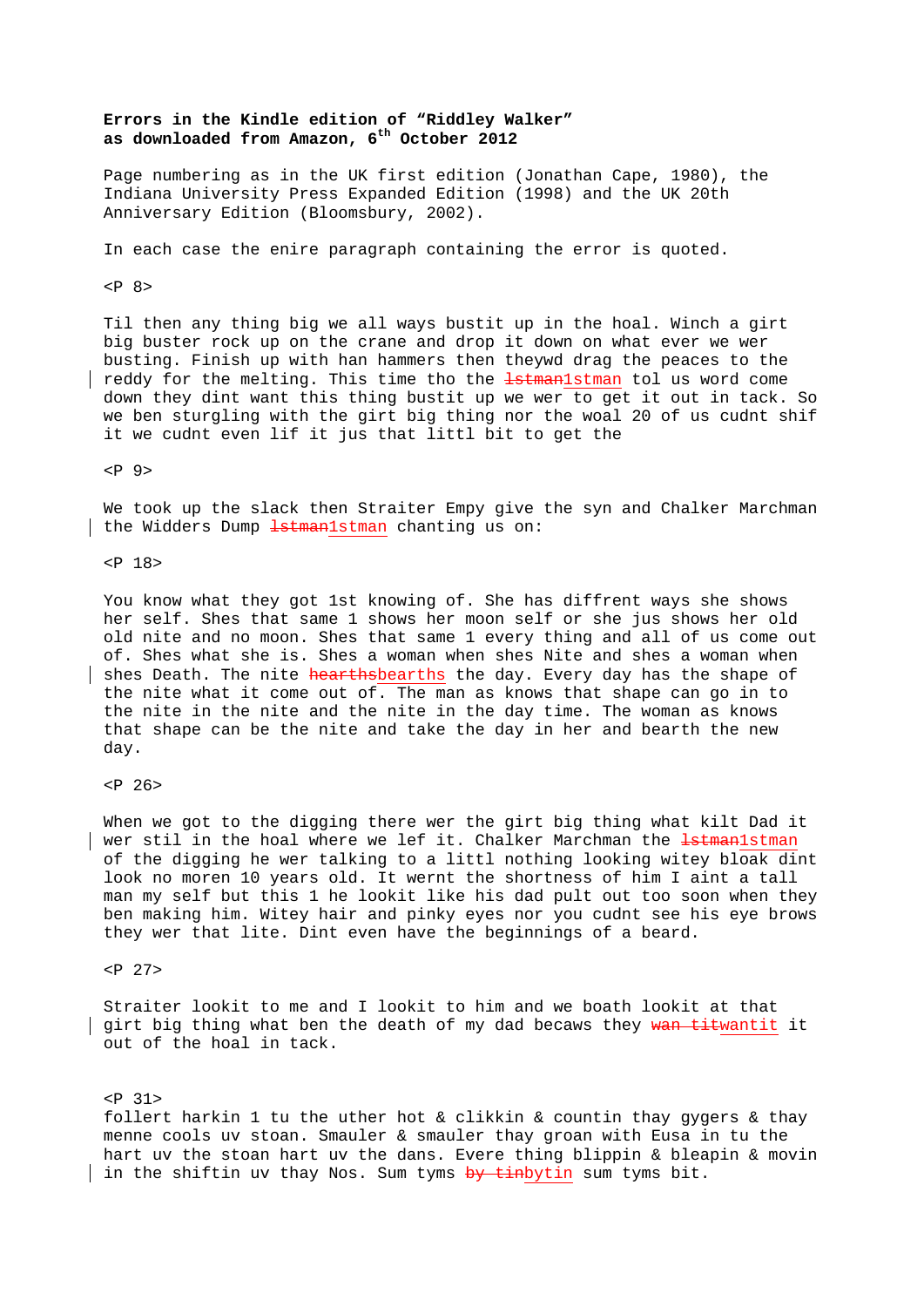<P 51>

Eusa says, 'I dont think youwd want to do that Erny. You know youwd end up with a face ful of foot pirnts and a hart ful of sorrérsorrer.'

 $\langle P 60 \rangle$ 

He dint say no moren that. The crowd  $\frac{1}{2}$  of them larft out and  $\frac{1}{2}$  of them syd deap. Nex day our Big Man which it ben Jack lstfyndlstfynd then not Straiter Empy he callit the crowd to gether to talk summit. Nex thing we done we pult out of Crippel the Farn and come up to How Fents which ben stanning emty. Reason we done it wer Hoggem Form they wer right nex to us at Crippel the Farn they had the same look in ther eye as Dog Et had befor they swallert Littl Salting.

<P 68>

A nother asking in some peopls mynd and you cud see it in ther eyes wer why hadnt I done nothing. It lookit bad a nuff them dogs hadnt jumpt me but at leas I cudve got some blood on my spear when they ben pulling Durster down. Every body knowit how fas the dogs wer and how clevver but stil I cudve ben a littl qwickern I wer I knowit that. Fister said, 'No use moufing it over we cant make it be no other way. Theres blame on all of us but mos on me becaws Im <del>lstman</del>lstman nor I shuntve had no wandrers out in front.'

<P 73>

Out of the corner of my eye I seen his feet sticking up out of the muck and kicking and Chalker Marchman the lstmanlstman of the digging coming after me.

<P 88>

Like Ive said it stayd qwyet all day we dint hear nothing nor there wernt no lerting from the dogs. A littl too qwyet I thot it wer. Qwyet with may be eyes and ears in it waiting for us to make our move. The rain he withevvit on by the end of the day it wer coming down in buckits plus it blowt up a hevvy wind out of the Norf and Eas you cud perwel lean on it.

 $\langle P \ 93 \rangle$ 

When the bloak heard that he tryd to run but he wer that woar out he cudnt move and she jumpt on him and et him up. From then on they callit its callitthat place Hagmans Il.

<P 101>

He dint say nothing I sust how it wer with him some times when we wer boath lissening hy 1 of us wud starve the other like when 1 boat puts a nother in its wind shadder. Becaws I begun to know by then I wer some kynd of lissener as wel. Being with Lissener brung it out and brung it on. I wunnert how I ever cudve fealt real up to then. How I ever cudve fealt a live befor I begun to take things in like I wer now. I wantit to move I wantit to do I wantit to happen with what ever wer happening roun me. Like it says in Eusa 5: 'Evere thing blippin & bleapin & movin in the shiftin uv thay Nos. Sum tyms by tinbytin sum tyms bit.'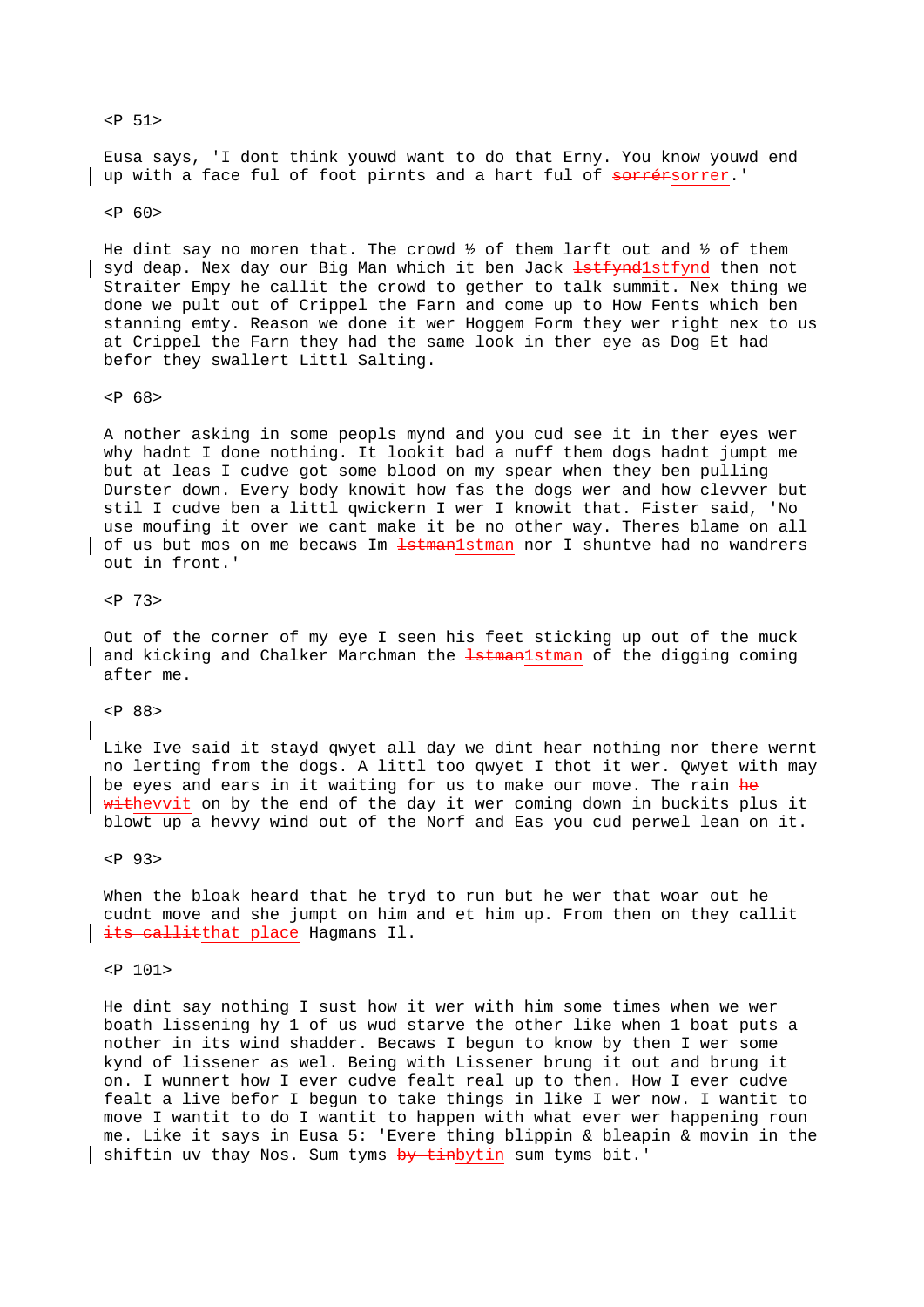<P 104> O that water wer col. I pult the boat on to the stoans it wer ½ ful of water and hevvy. Sail dragging in the water the marsed bustit itd come down on the bloak what ben sailing the boat he wer stil unner it dead with his head smasht in. Musve happent in the storm parbly he ben blowt Souf of Fork Stoan then with the tide terning he ben driftingdriffing back the other way a long the shoar tords Do It Over.

<P 109>

He said, 'Thats what MRMr Mouse said jus befor he be come owls meat.'

<P 125>

He put his han on my sholder he said, 'Now youre talking jus like me I dont know how many times Ive said that. Now you see the woal thing what Im getting at its why Im all ways strest and straint Im jus a woar out man. Riddley we aint as good as them befor us. Weve come way way down from what they ben time back way back. May be it wer the barms what done it poysening the lan or when they made a hoal in what they callit the O Zoan. Which that O Zoan you cant see it but its there its holding in the  $\mid$  air we breave. You make a hoal in it and Woosh! <del>Nomorair</del>No mor air. Wel word ben past down thats what happent time back way black. You hear what I said? I said time back way black. You ever hear the story of why the crow is black and curses all the time?'

<P 130> come to me it like ternt Goodparley in to the Littl Shyning Man. Which  $|$  some thing as wantit to be  $\frac{1}{2}$ wdlwd be toar in 2. Plus even if it hadnt ben for that I wernt a qwick a nuff thinker to progam whatwd come nex. How to get Phist and me boath out of there. Any how the minim past nor I dint do nothing.

<P 133>

| Mr Punchs voyce said, 'Come a littl closer and  $\frac{1}{w+1}$ Wl show you.' I said, 'Mr Punch whynt you show your girt big thing up here so every 1 can see it?'

Punchs voyce said, 'I can all ways get it up you bes stan wel back here I come.' Up he shot then and zanting a bout with a longish flat stick it wer paintit red and wite and it wer split flatways so it wer a dubbl flat stick. You cud hear the whack of it and feal the smack of it jus looking at it. My Mr Punch what I dug out of the muck he wer all black with rot but this 1 wer all brite and sharp colourt. Face all pinky rosey and brite blue eyes he wer swanking in red and green and yeller cloes and a poynty red hat with a yeller wagger on it. Zanting a bout and saying, 'Ah putta putta putta ah putta <del>pulla</del>putta way.' Looking roun all sharp and brite and waving his stick.

<P 140>

He said, 'I dont know nothing about that nor Granser dint <del>Lether</del>nyther. Whats the diffrents any how it aint a show no  $\frac{1}{w+1}$ wl see no mor. I never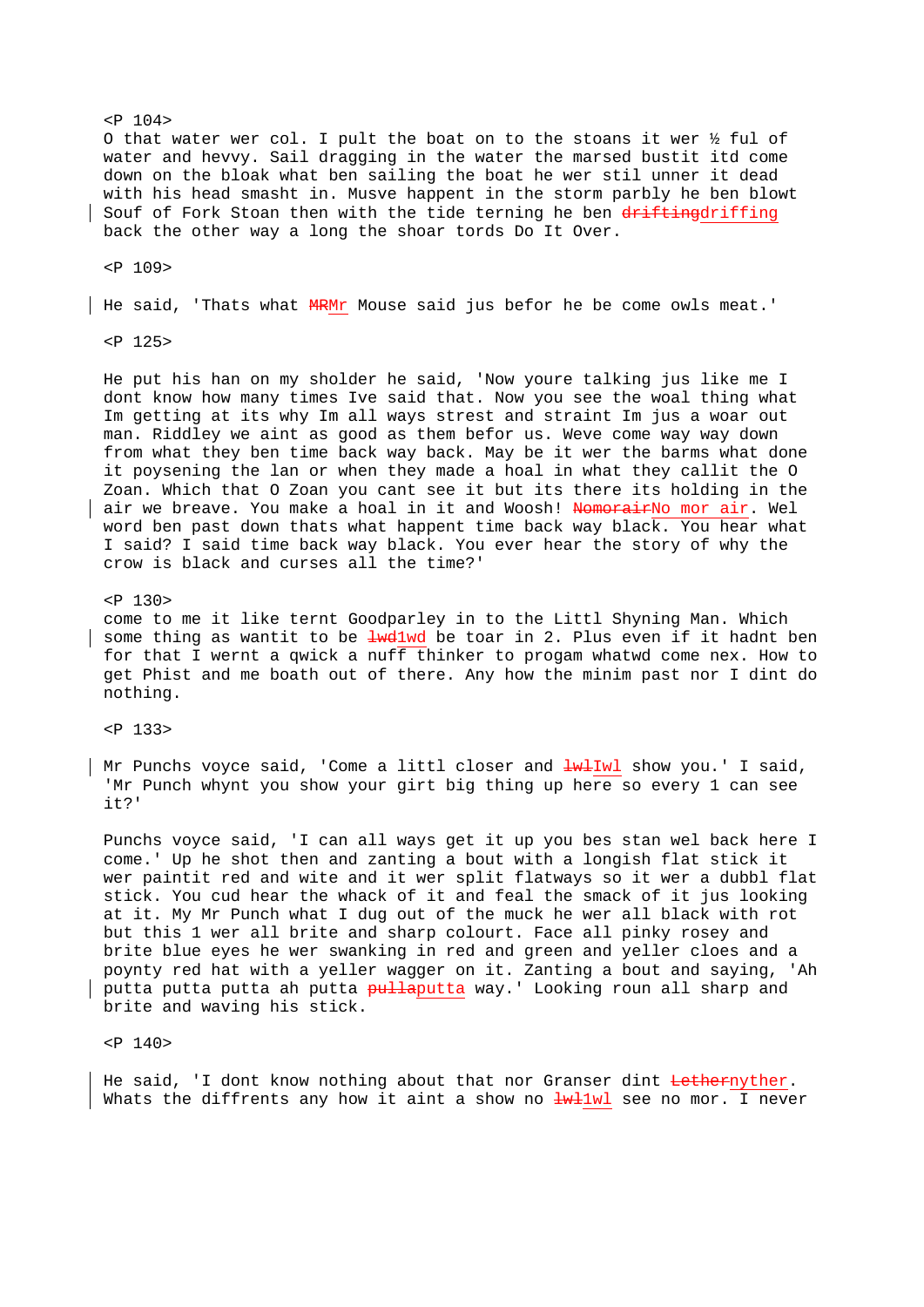He said, 'Thats chemistery and fizzics and all its what the 1 Big 1 come out of realy theres so many ways of saying it you see. A dove is a kynd of pigeon which a pigeons a messenger innit. Which this message aint being sent its descendingde-scending or you myt say unsending its going back where it come from which is Heaven. Now Heaven thats where hevvyness comes from innit. So that message or you myt say the trants mission its unsending its self back in to the hevvyness plus its receiving them 4 souls. Receiving is what you do with a trants mission you read it you take it in but this here trants mission its the other way roun its doing the taking in its taking in them 4 souls back in to the hevvyness. Thats how you get your 1 Big 1 which is the hevvyness made hevvyer with the 4 souls.'

 $< P$  147>

He said it so qwick and qwyet I wernt even sure if Id heard him say it or if it ben jus only in my mynd. I waitit for the res of it but all he said | wer, 'Thats my <del>on with</del>onwith its yours now.<del>'</del> He dint say nothing mor his pink eyes gone glazy and he wer dead.

 $\vert$  1 of the hevvys it musve ben the  $\frac{1}{3}$  is the set of them he said, 'We never done nothing to him Guvner only hang him up. We never done him no greavis at all.' He wernt calling me Guvner it wer Goodparley behynt me.

The <del>lstman</del>1stman said, 'He dint say nothing only yelt for his daddy 1ce and jus now he hispert some thing to Riddley Walker here.'

The <del>lstman</del>1stman said, 'You can see he aint ben bloodyd nor nothing we never done him nothing only hang him up.'

<P 156>

I begun to get as cited then thinking on them things. I wudve liket to gether with Goodparley right then and pul datter wylst my mynd wer running hy like that. Thinking like that I begun to wish I hadnt progammit nothing with Lissener agenst Goodparley. Wunnering then why I ben so qwick to go in with him jus becaws that black dog brung me to him in that hoal in Bernt Arse and I fealt sorry for him. Now Orfing and his hevvys wdhevvyswd parbly have him and what wer I going to do about it? Cambry coming up in front of me nor I dint have a

<P 145>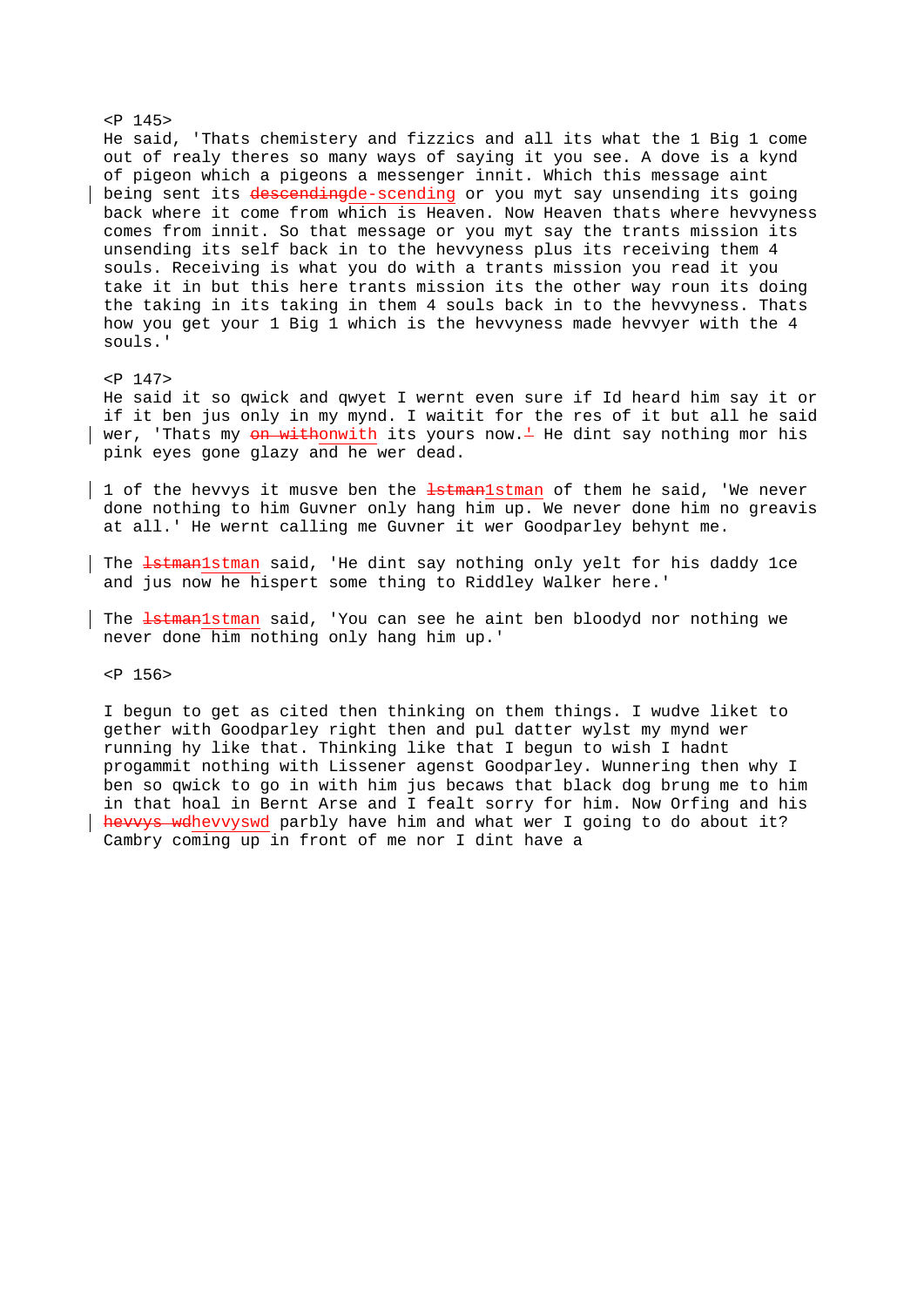#### <P 157>

Then it come to me. Onlyes reason Goodparley ben giving Lissener bother wer becaws he wantit the knowing of how to do that 1 Big 1. Wel what if I put Goodparley to gether with Granser and give them the yellerboy stoan and they got the 1 Big 1. Then theywd tern Lissener luce they wunt help no qwirys on him then. Parbly that wer the bes thing I cud do for Lissener and the mor I thot on it the better it lookit. I ternt roun then heading back tords Goodparley but soons I done that there come a woal lot of grooling and smartingsmarling and ever so many sharp and toofy teef looking at me. It wernt jus only them 2 nexters then it wer all them dogs grooling low and deap it soundit like it wer coming out of the groun. I ternt roun agen tords Cambry and the grooling stoppit.

#### <P 158>

Thinking on the Littl Shyning Man he be come mixt to gether in my mynd with Belnot Phist. Poor old Belnot he bint pult in 2 acturel peaces and yet in a way of saying he ben pult a part and it wer the Power of the 2 as done it. Now that 2 wantit to be 1 agen and moving me I cud feal it strong that Big Power what ever it wer. Spirit of God may be that same what woosht roun the Power Ring time back way back. I wantit to be the | happener for that Big Power. I wantit to happen that 1 Big 1. $\pm$  I thot of the yellerboy stoan  $\frac{1}{2}$  of it with me and  $\frac{1}{2}$  of it with Lissener. Reaching out then with my mynd I tryd to lissen him. Cudnt lissen nothing only jynt sylents there wernt nothing of him in it I wer all a loan. Eusas littl son nor cudnt fynd the other 1.

### <P 168>

Wunnering if it ben jus only this 1 dog foun that rapt up face or ben it past down 1 dog to a nother 1000s of years and 100s of dogs lifes. The clof wernt old but that face wer. Nothing blackent nor rottit I dint know how I knowit but I knowit. It wer his look he wer looking at me from time back way way back is how I knowit. I lissent it ben past down 1 dog to a nother 1 man to a nother as wel. Not a woman this wernt a woman thing. A woman in this place by the woom of her what has her woom in Cambry wuntve bothert hiding a way this face of a man with vines and leaves growing out of his mouf. This here man dying back in to the earf and the vines growing up thru his arse hoal up thru his gullit and out of his mouf. Not a woman thing. Becaws a woman is a wooman aint she. Shes the 1 with the woom shes the 1 with the new life coming out of her. You wunt carve a womans face with vines and leaves growing out of the mouf. A woman shewl dy back in to the earf but not the same as a man. You cud see the knowing of that in Grean vinesGreanvines eyes. A man myt get 100s of childer but the onlyes new life growing out of him wil be that dead mans vine at the end of his run.

Wunnering who ben the las to look at <del>Grean vine</del>Greanvine befor me. That red and black stripet hard clof it wer old but not as old as Greanvine. Did it come from a Punch mans fit up or a Eusa show mans? Ben there Punch back then in what ever time Greanvine come from? How far back did Greanvine go? Ben he there when them jynt music pipes ben making ther music? There wer a broak off peg in the back of him. May be he ben peggit to a poast or he ben a kynd of head on a poal when all the broakin stoans of Cambry ben the parper town of Canterbury. Hummering girt and tall in some shape I wunt never know.